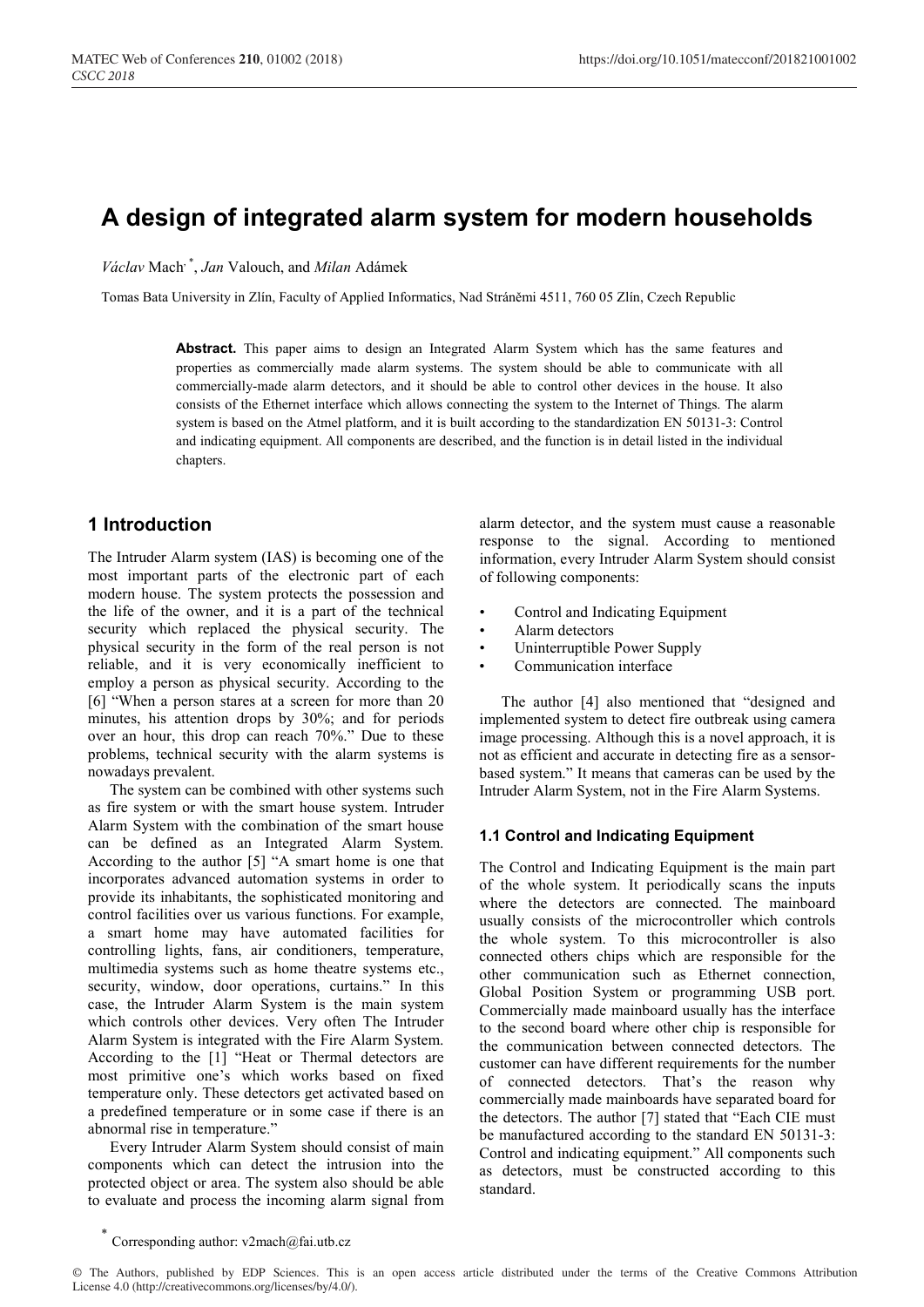#### **1.2 Alarm detectors**

There are many alarm detectors on the market. The detectors can be divided according to its application to many categories. Each category has a different usage in the alarm systems. Each detector must be connected to the CIE. There are several ways how the detector can be connected to the CIE:

- Wireless connection
- Wire connection
	- o Analogue connection
	- o Digital connection

The digital connection is usually provided using a common bus for several detectors. Each detector has a unique address which is saved in the CIE. This address is also saved in the detector. The biggest advantage of the digital connection is that several detectors can be connected into one buss. The analogue connection is much more complicated. The analogue connection is based on the voltage loop where several detectors are connected in one loop. The difference between detector is ensured by the resistor which has a different value for each detector. This difference is evaluated by the CIE.

The detectors have several states which must be evaluated by the CIE. These states are Idle, Alarm, Failure, Short-circuit, and the Antimasking. According to [2] "Anti-masking is a motion ability to detect if an intruder has attempted to defeat the detector by blocking it with a material that blocks infrared energy, such as paper, tape, film, or spray." When the detector is triggered, it automatically sent the signal to the CIE.

### **2 Hardware Design**

The design of the CIE is based on the common commercially made system which can be found on the market. The system is divided into the Main-board which is responsible for the controlling connected devices, and the Zone-Board which is responsible for the reading from connected detectors. Both boards are based on the ATmega2560 the microcontroller which is used in the Arduino MEGA board. Boards have own design with the same function to ensure easy programming via the Arduino interface.

#### **2.1 Main-board**

The main-board is composed of two ATmega2560 the microcontrollers. The author [10] mentioned that "ATmega2560 the microcontroller has 256kB Program Space, 4 UARTs, 14 PWM, 16 Analog Inputs, 54 Digital I/O ports." The first one is responsible for the whole system, and it has the highest rights in the system. The second one is responsible for the communication via the Ethernet. This communication is established by the W500 which is used in the Arduino Ethernet board. According to the [9] "Ethernet board makes possible to link the data with a router through an IP address that is within the range of addresses unused. Thus, it was

possible to incorporate features in the prototype server that allow the user to manipulate the system from anywhere as long as access to the Internet or a local area network is obtained" Author [9] also mentioned that "For the design of the website, information from Arduino was used as a reference for the web servers, where, using HTML, details are presented to create a web page from analogue readings.'

The main board also has pinheads which can be used to connect standard Arduino boards. In this case, the GSM board is mounted on the main-board. Author [8] mentioned that "GSM board is based on the controller SIM900 by SIMCOM. It supports GSM/GPRS standards and operates at the frequencies of 850, 900, 1,800 and 1,900 MHz. The shield can be connected directly to the board of Arduino Uno by a set of pins mounted at the bottom of the printed circuit board."

On the sides of the board, there are placed others pins that are used to communication between other boards. On the right side, there are serial communication interface for the Zone-Board (ZONE-TX, ZONE-RX), GPS-Board (GSM-TX, GSM-RX), Keypad-Board (KEY-TX, KEY-RX), and the optional board (OPT-RX, OPT-TX). Each board can be connected to the USB hub which can be used for the programming, or it can also be used for the direct communication with the connected computer. In the corner is situated the power connected to the 12 V/DC. On the left side of the board are situated state signals for the Ethernet chip. These signals are representing the current state of the Ethernet communication. On the top is placed standard pinhead for the Arduino boards. Any of the standard Arduino boards can be used as an extension of the current system. The design of the Main-board can be found in the following figure.



**Fig. 1.** Design of the Main-Board

The board also consist of headers which can be used to connect other devices. Connected devices should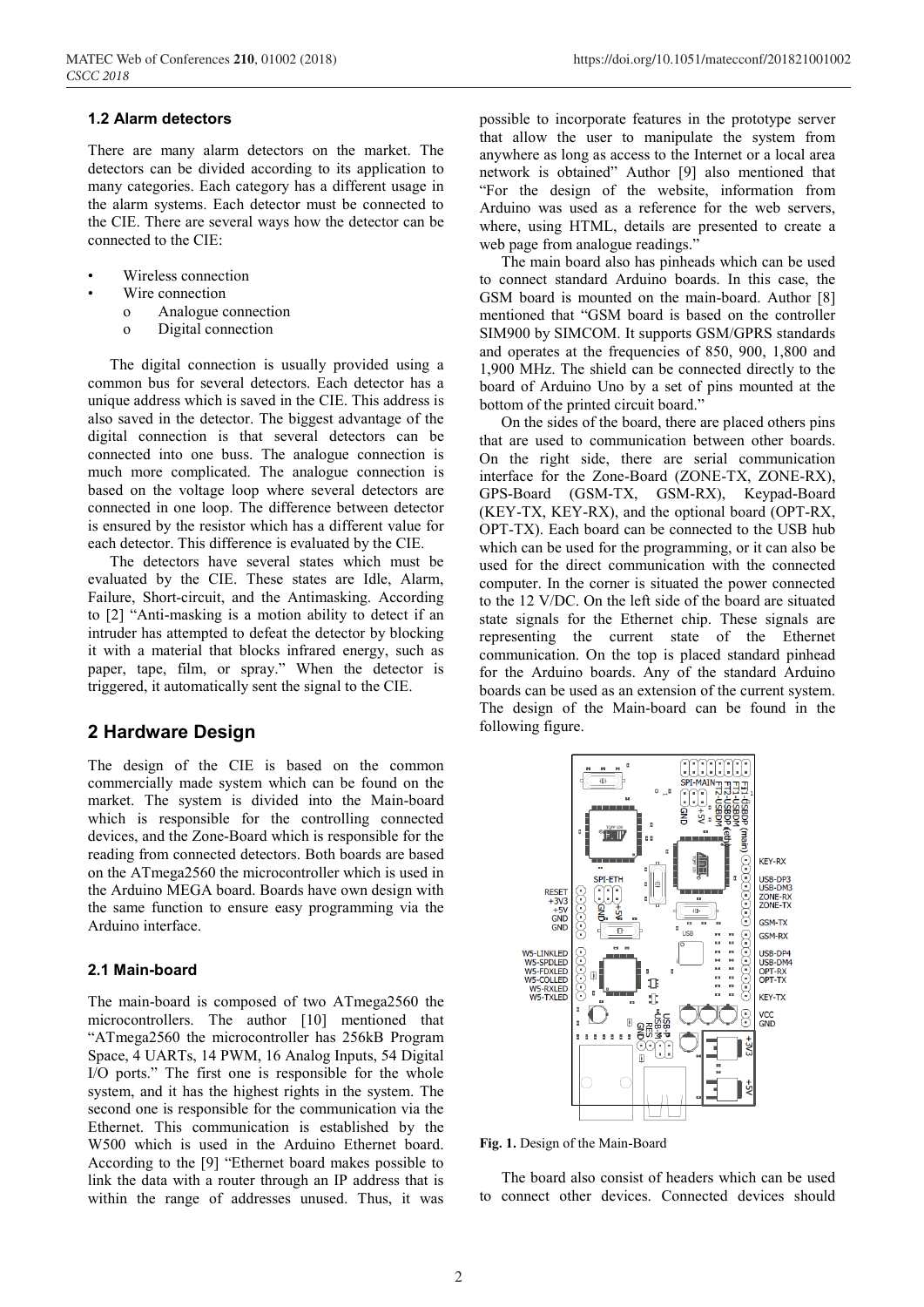communicate via the serial interface, which is implemented on the main board. The board has USB hub which allows to connect up to four devices by one cable placed on the side of the board.

### **2.2 Zone-Board**

The Zone-Board also consist of the ATmega2560 the microcontroller. This board is focused only on the analogue detection. It means that only detectors which are connected by the analogue loop can be connected to this board. Board provides 16 independent loops, and each loop can hold up to three detectors. This makes it possible to connect 48 analogue detectors to the Zone-Board. This number is sufficient for most households.

Each loop also has the protection against the sabotage by the intruder. The combination of the Transient Voltage Suppression (TVS) diode and the resettable fuse protects the main processor against the overvoltage which can be applied the vires. This protection is effective up to 1 kV and 10 A. [11] Each loop can be programmed independently using standard modes such as Normally Closed (NO), End of Line (EOL), Double End of Line (DEOL) and Advanced Technology Zone (ATZ). Each mode comes with some advantages and some disadvantages. The most used mode in the analogue loops is the ATZ mode which has the biggest possible number of connected detectors in one loop, and it is still possible to distinguish between each detector in the loop. This function is caused by using different values of the resistors which are bypassing each detector. The connection between the Zone-Board and the Main-board is established using the serial interface. The board with the labels can be found in the following figure.



**Fig. 2.** Design of the Zone-Board

Each loop has its socket which consists of two terminals maned IN for input and OUT for output. The socket also has the power terminals for the connected

detector. Common power voltage of the alarm detectors is 12V/DC. This voltage is connected to the UPS in case of power failure. On the opposite side of the terminals are situated pins for communication with the main board. There also programming pins which can be connected to the USB hub. The connection of the detector must follow the specified standard which guarantees flawless operation. As mentioned before, each loop can handle several modes which are used in the alarm systems. The most common mode for the analogue connection is the ATZ. The schematic can be found in the following figure.



**Fig. 3.** Design of the Advanced Technology Zone [11]

The mode consists of three independent detectors. When commercially made alarm detector detect the intruder, it activates the switch which is bypassed by the resistor. This cause that the resistor in the loop is changed according to the activated detector. This change can be measured by the CIE. Each detector has different value; it causes that resistors can be distinguished from each other by the CIE. A special resistor is added at the end of the loop. This resistor allows for distinguish between the idle and the sabotage state. The previous study [11] found that this concept can be extended by using the logarithmic scale of the resistors to increase the maximal possible states up to 12 to one loop.

### **3 Software Design**

The critical program of the whole system is the detection program which is responsible for the proper reading the values from each loop. The main evaluation is done in the Zone-Board, and the alarm message is then sent to the Main-board. The program itself does not need any special library or special implementation. It only uses the built-in function for reading the analogue values from each loop. The basic program can be found in the following figure.

```
if (ZoneVoltageValue[x] < 852 && ZoneVoltageValue[x] > 768)
  UpdateStatus(x, SER):
else if (ZoneVoltageValue[x] < 639 && ZoneVoltageValue[x] > 556)
  UpdateStatus(x, AC1);
else if (ZoneVoltageValue[x] < 433 && ZoneVoltageValue[x] > 350)
  UpdateStatus(x, AC2);
else if (ZoneVoltageValue[x] < 218 && ZoneVoltageValue[x] > 135)
 UpdateStatus(x, AC3);
else if (ZoneVoltageValue[x] > 972)
 UpdateStatus(x, SHC);
else
  UpdateStatus(x, SAB);
```
**Fig. 4.** Program for the Zone-Board [11]

The previous figure shows the program for the ATZ mode. This mode compares the measured voltage level